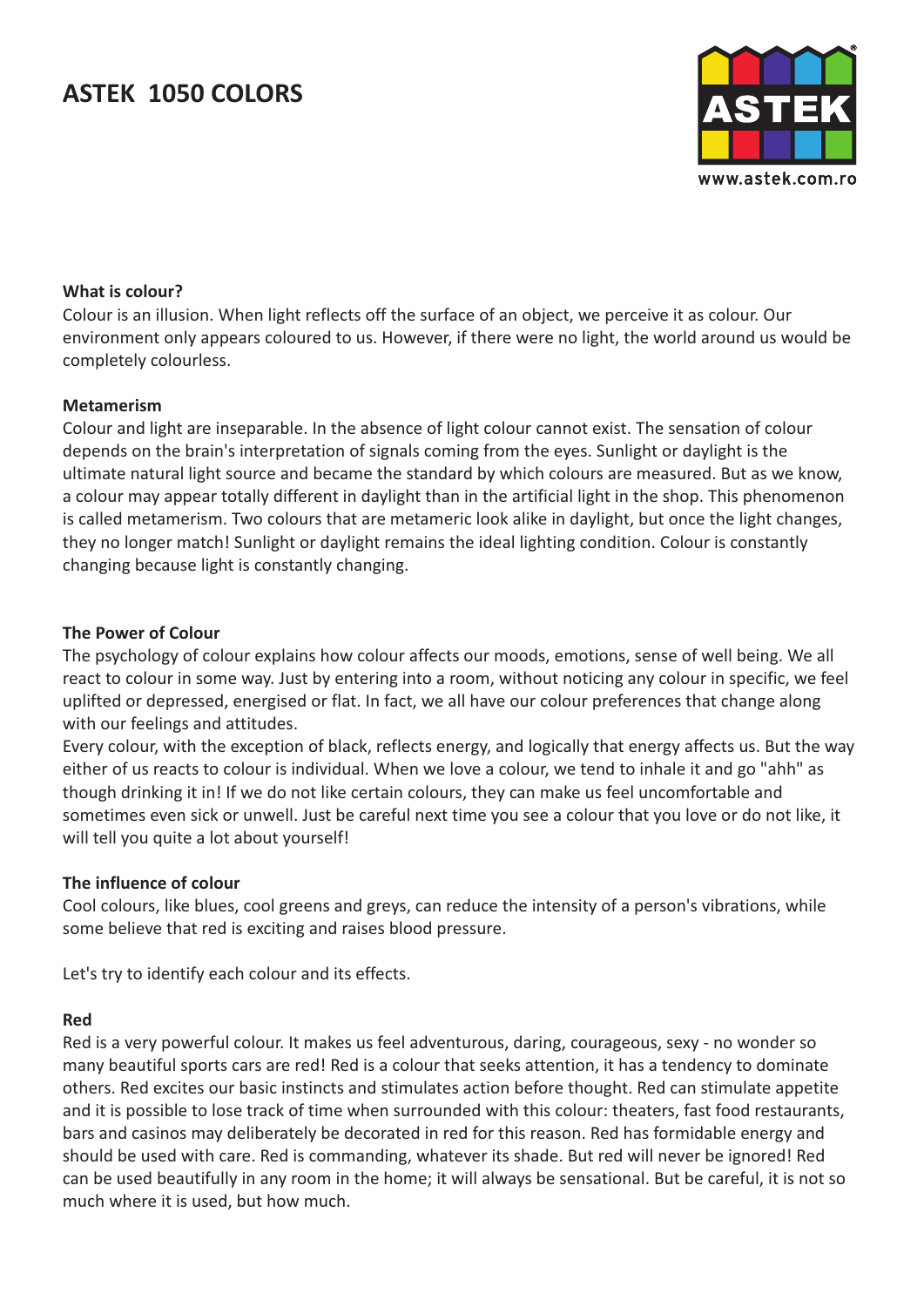

### **Pink**

When we are happy, we look at the world through "rose coloured glasses", we see "la vie en rose" like Edith Piaf was singing. Pink tempers passion with purity, it has an aura of innocent romance. It is gentle, soft and innocent. It is the colour of romanticism, a lot of flowers, laces, country style houses and peaceful nature surroundings made some brands famous by selling only that type of product and shades. Light pink stands for innocence and babyhood: sweetness, tenderness, maternal love, softness and baby girls. Brighter, clearer pinks are youthful and fun: little girls' favourite colour and favourite doll brand colour... But pink can also be sexy and shocking: fuchsias can have the same dynamic as vibrant reds. The lighter, softer pinks are still considered to be a pleasing colour to live with and are used frequently in interiors. Light pinks are soft, tender, romantic and cute. Dusty pinks are soothing, cosy, rosy, subtle, yet sophisticated. Bright pinks are seen as exciting, happy, hot, trendy, attention-getting, energetic, youthful, fun!

### **Yellow**

Yellow is the colour of sunshine. Yellow is a warm and expansive color, which activates the mind and opens us up to new ideas. Yellow is thought as joyful, outgoing, open and friendly. People who feel good about themselves usually love the colour. It is associated with happy mood and playfulness. Little children also are attacted to yellow colours. It is the colour of the sun, it is a colour for lifting the spirits and letting the sunshine in! For those suffering of seasonal affective disorder, lack of sunshine during winter, it is more than recommended to paint the walls with this sunny colour as a medicine: it is healthy, simple and easy.

#### **Orange**

Anyone will tell that orange is the colour of sunsets. It is linked with radiant energy, heat and glowing presence of the setting sun. Cool orange colours simply do not exist. Everything about orange is luminous and hot. It is perceived as the hottest of all colours, taking its heat from two radiant sources: yellow and red.

#### **Green**

Green is the colour of life. It is the calmest colour to the eye. In its artificial form, green can be either peaceful or oppressive. Green is also a colour that links with our self-esteem.

#### **Blue**

Blue is the colour of truth. It is the colour of the sky. It is a colour that can be either peaceful and relaxing or cold. It is the colour that has always carried both positive and negative associations. Physiologically, it is reducing your blood pressure and heartbeat, respiration rate, and blue has a calming effect. Very often the colour is used for bedrooms as a relaxing place to be at the end of the day. Most people love blue. It is a very healing colour, soothing, calming and cooling. Depending on the blue, we associate it with loyalty, integrity, respect, responsibility and authority. Always combine blue with a warm colour as it can create a cold environment.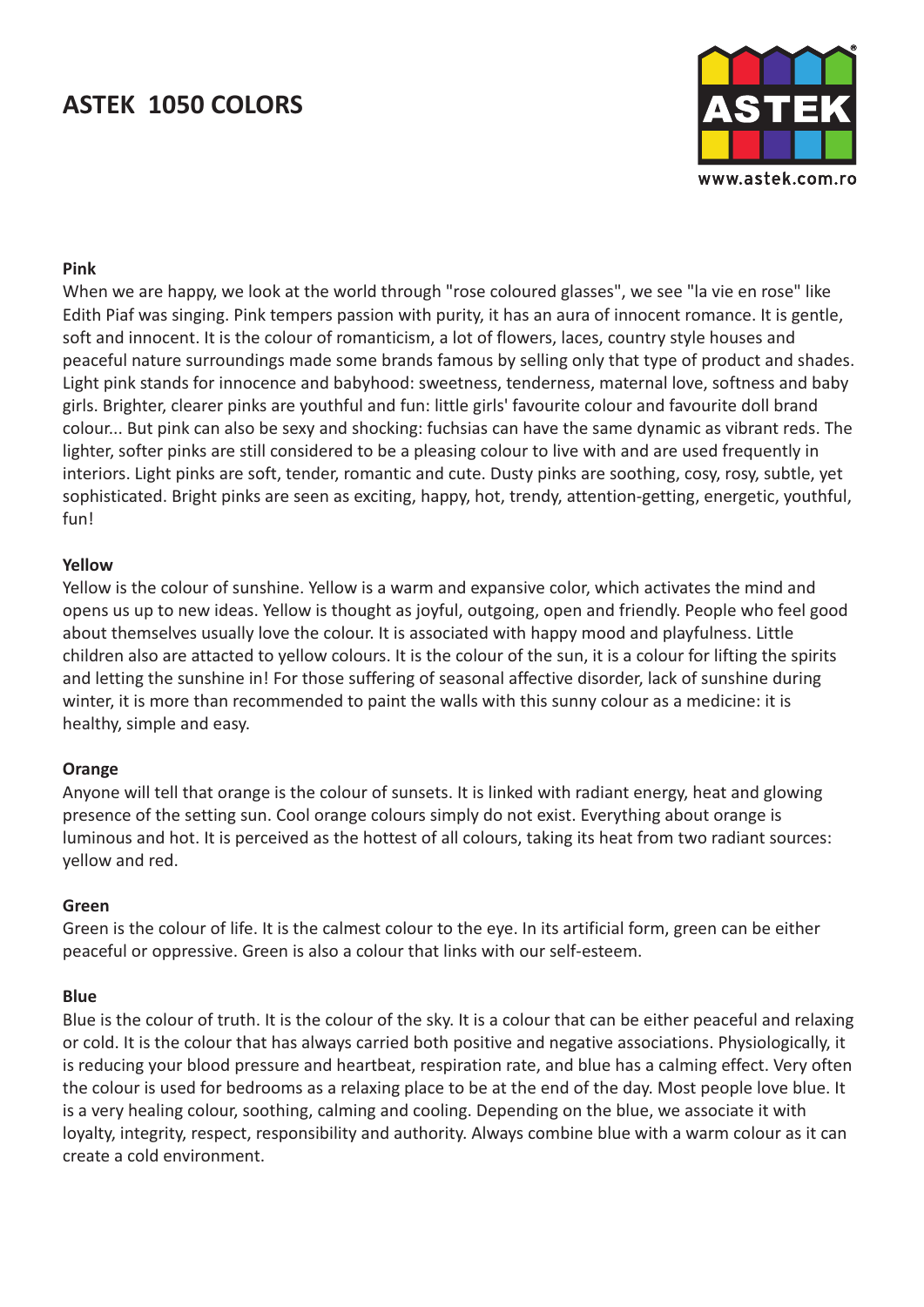

### **Play with Colour**

Fear stops so many people to play with colours. Motivated by this fear, some surround themselves with an accepted palette of neutrals, earth tones, or pastels enlivened by small amounts of the one or two bright colours with which they feel comfortable. The best way to overcome fear and to expand awareness is to work directly with colour. Experimenting with colour is great fun! Learning colour mixing is basic to any artist or designer and so helpful in everyday life, whether you are painting your house, your car or simply colouring the decoration of your birthday's cake.

With tinting systems the range of colours available is endless, almost any colour can be matched, formulated and dispensed into the base material. The formula can then be saved into the file and reproduced anytime, anywhere.

### **The colour wheel**

When we see a rainbow arching across the sky, the resulting sequence of hues is red, orange, yellow, green, blue and violet. The red end of the spectrum can be joined to the violet so that a complete circle is formed. This colour continuum includes all the intermediate hues produced as each hue overlaps the adjacent hue. For practical purposes this forms the basis of a standard twelve-hue colour wheel. The twelve basic hues can be divided into what are called 'primaries'.

- \* These divisions of a twelve-hue colour wheel are broken down into:
- \* Three primary colours: blue, red, and yellow;

 \* Three secondary colours: a combination of any two primaries such as violet, a combination of red and blue; orange, a combination of red and yellow; and green, a combination of yellow and blue.

 \* Six tertiary colours: a combination of a secondary colour with any additional quantity of one of its constituent primaries (commonly accepted tertiaries are blue-violet, red-violet, red-orange, yelloworange, yellow-green, and blue-green).

In order to communicate accurately with colour, it is essential to recognise the three main qualities of colour:

 o The relative position on the colour wheel of the particular hue being selected indicates the hue family, which is the first of the three qualities of colour.

o The second quality of colour is referred to as value: the lightness or darkness.

 o The third quality is the degree of purity, intensity, or saturation, sometimes referred to as chroma.

 ASTEK 1050 COLORS SYSTEM is designed from a global perspective, it flows naturally from bright, vibrant hues to subtle, muted tones. A balanced selection of off-whites and true neutrals complete the offering. Colors are arranged by family, in a logical and harmonious sequence. To make color coordination easy ASTEK 1050 COLORS is comprised of eight different Atmospheres. An icon identifies each Atmosphere. The Atmospheres include: tropical kids, mediterranean, relaxing moods, bohemian, country home, elegant, european interiors and latino spices.